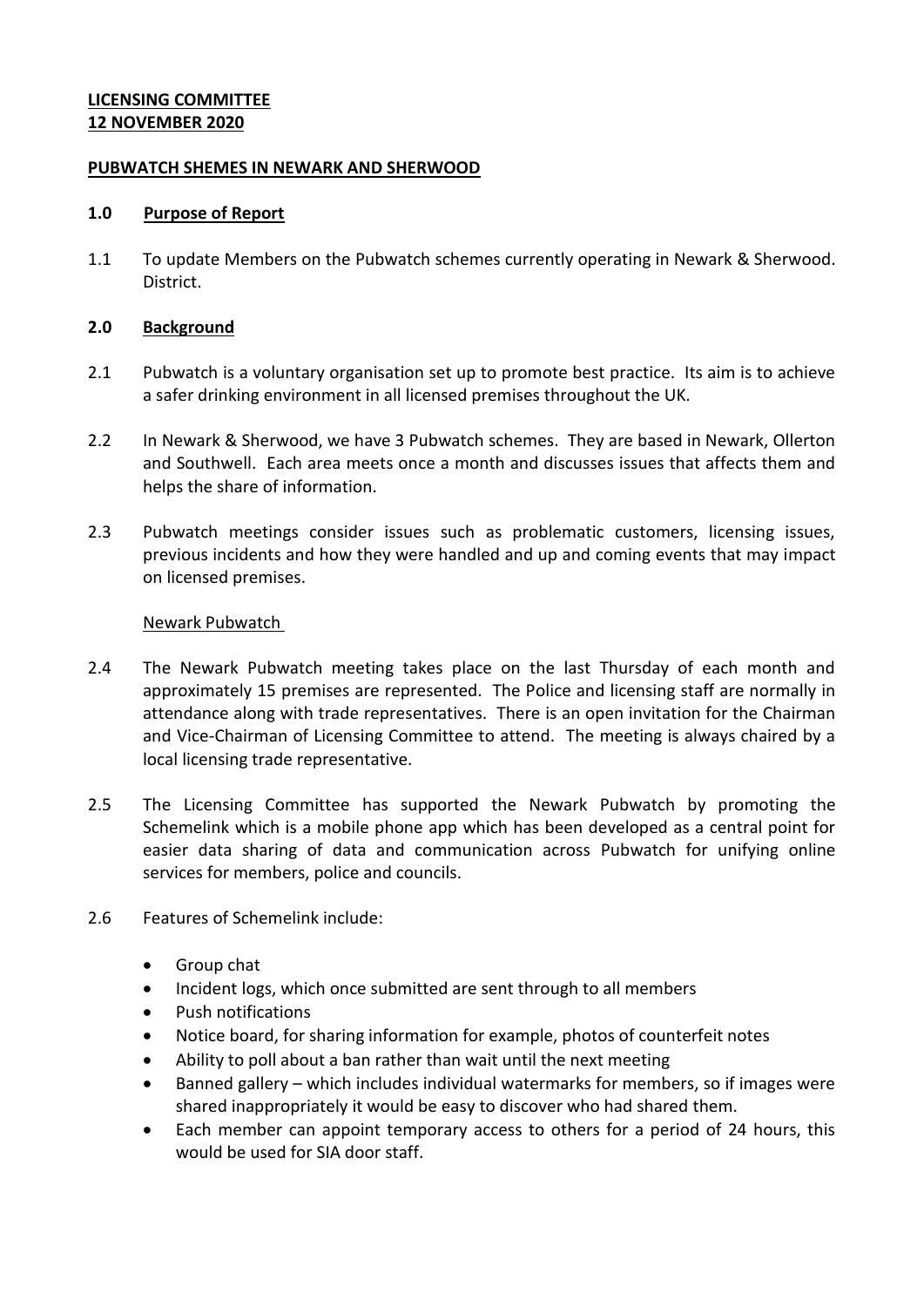- 2.7 The Schemelink App has now been rolled out to the Pubwatch in Newark and has been well received. So far are there are 20 establishments that have either signed up to use the App or are in the process of activating it. The App has proved really useful in identifying individuals that are breaching Pubwatch and more importantly Criminal Behaviour Orders.
- 2.8 The App has also been used during the Covid-19 Pandemic to issue guidance and advice to Pubwatch members to support them in re-opening after lockdown and to re-engineer their offering in light of Tier 2 controls.
- 2.9 Overall the Newark Pubwatch is working reasonably well and it provides a useful forum.

# Ollerton Pubwatch

- 2.10 The Ollerton Pubwatch is a smaller meeting than Newark as might be expected. It meets on the  $2^{nd}$  Tuesday of each month. The average attendance is around  $10/12$  local trade representatives with support from police and N&S licensing staff.
- 2.11 The attendance has been mixed over the years and is very dependent on the current cohort of DPS personnel and their commitment.

## Blidworth and Rainworth

2.12 This Pubwatch group has been very inconsistent over the past few years and again the success of the group is very much dependent on the commitment of the local members. It restarted approximately 6 months ago. This group meets on the last Tuesday of every other month and has around 10 participants.

### Southwell

2.13 This group has mixed history where support is very strong for a period of time but then wanes. It is currently meeting every 3 months and has around 12 representatives. The Council's licensing enforcement officer reports that this group is under performing and could be more useful.

### **3.0 Proposals**

- 3.1 In order to support the local Pubwatch scheme it is proposed that a standing agenda is produced by the Council to provide structure to the meetings.
- 3.2 A diary of future meetings will be produced and promoted locally to the trade. Additionally the diary of meetings will be shared with the Chairman of the Licensing Committee

# **4.0 Financial Implications (FIN20-21/790)**

4.1 There are no financial implications associated with this report.

### **5.0 Equalities implications**

5.1 There are no equities implications arising from this report.